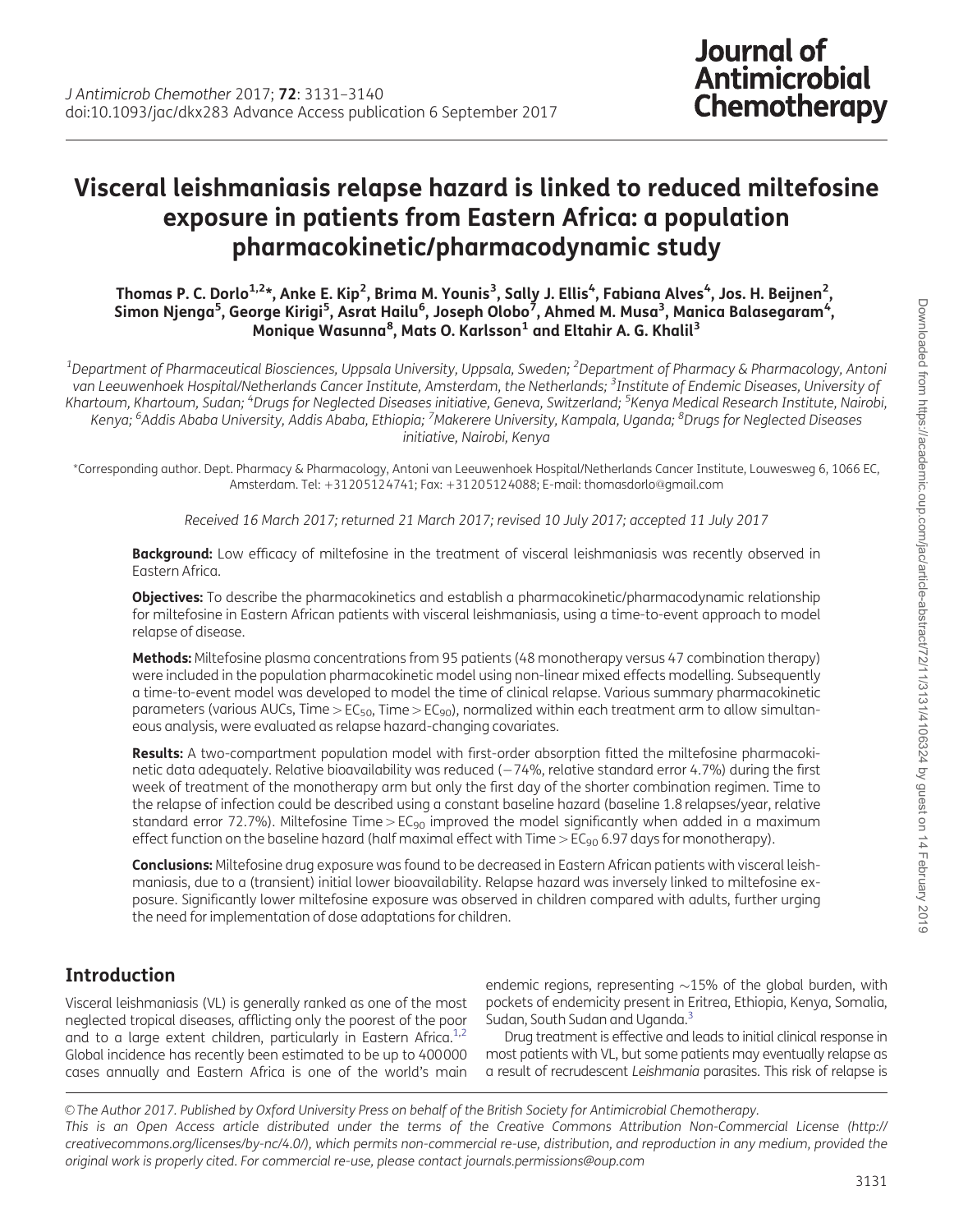the main reason for the recommended 6–12 month follow-up period<sup>4</sup> before confirming cure or failure. Miltefosine was developed two decades ago as the first oral treatment for VL, based on clinical trials solely conducted on the Indian subcontinent.<sup>5</sup> Very recent data from Kenya and Sudan demonstrated relatively poor efficacy rates for miltefosine in the Eastern African region, both for a shortened combination regimen together with liposomal amphotericin B (LAmB) [77% (95% CI 64%–90%)] as well as for the standard 28 day monotherapy [72% (95% CI 60%–85%)], mainly attributable to relapses during the follow-up period.<sup>6</sup> This is in line with experiences from other antileishmanial medicines indicating a consistently lower therapeutic efficacy in Eastern Africa compared with the Indian subcontinent.<sup>7,8</sup> The reason behind this disparity is still to be elucidated, but host-related factors such as pharmacokinetics and host immunity are expected to play an important role.

The pharmacokinetics of miltefosine have been described previously in patient cohorts from the Netherlands, India, Colombia and Nepal.<sup>5,9-[12](#page-9-0)</sup> Miltefosine disposition is generally characterized by a large volume of distribution and a low apparent clearance, resulting in a long biphasic elimination (typical initial half-life  $\sim$ 7 days). $^{9,11}$  To date, no data are available on the population pharmacokinetic properties of miltefosine from Eastern Africa. Miltefosine drug exposure in children was significantly lower compared with adults, when receiving the 2.5 mg/kg/day regimen. $4.9$  In Nepalese patients, lower drug exposure has been linked to a reduced clinical response: the time miltefosine concentrations were above a high in vitro intracellular amastigote susceptibility value ( $EC_{90}$ ) was significantly associated with eventual relapse during the 12 month follow-up period[.10](#page-8-0) No further pharmacokinetic/pharmacodynamic relationship has been established for miltefosine.

The aim of this study was to describe the population pharmacokinetics of miltefosine in Eastern African patients with VL using non-linear mixed effects modelling and to establish and describe in more detail the miltefosine exposure–effect relationship on relapse of the infection, using a time-to-event approach.

# Materials and methods

### Study site and ethics approval

The pharmacokinetic data were collected in an open-label randomized multicentre study that was carried out at three VL treatment hospitals: one in Baringo district in Kenya (Kimalel health centre) and two in Gedaref State in Sudan (Dooka and Kassab hospitals). Clinical data of this study are reported in full elsewhere.<sup>6</sup> The study was registered with ClinicalTrials.gov with the identifier NCT01067443. Additional details on the ethics approval can be found in Supplementary Methods (available as Supplementary data at JACOnline).

### Drug regimens

Patients were randomized to one of three different treatment arms. Two arms that contained miltefosine were included in the current pharmacokinetic/pharmacodynamic analysis: (i) combination therapy arm: a combination of a single dose of intravenous LAmB (AmBisome®, 10 mg/kg; Gilead Pharmaceuticals, USA) on day 1 followed by 10 days of oral miltefosine (Impavido®, 2.5 mg/kg/day, maximum 150 mg/day; Paladin, Canada) from day 1 to 10; (ii) monotherapy arm 'MIL': a miltefosine monotherapy for 28 days (2.5 mg/kg/day, maximum 150 mg/day). All treatment was directly observed. Additional details can be found in Supplementary Methods.

### Blood samples

Potassium EDTA blood samples were collected through venepuncture. During treatment, blood samples were nominally collected in the combination therapy arm prior to treatment initiation and thereafter at 4, 8 h and 2, 5, 9 days (patients  $\geq$ 12 years of age) or 4, 8 h and 5, 9 days (patients ,12 years of age) after the first miltefosine dose; and in the miltefosine arm prior to the first dose and thereafter at 4, 8 h and 2, 6, 13, 20, 27 days (patients  $>$  12 years of age) or 4, 8 h, and 6, 13, 27 days (patients  $<$  12 years of age) after the first dose. Except for the first treatment-day, all samples were collected prior to the first dose that day. Additional blood samples were drawn on days 60 and 210. Additional details on processing and transport of the blood samples can be found in Supplementary data.

#### **Bioanalysis**

Miltefosine was quantified by LC-MS/MS, as described previously with small  $ad$ adaptations.<sup>[13](#page-9-0)</sup> The lower limit of quantification (LLOQ) was set at 4.00 ng/mL for miltefosine in human blood plasma.<sup>13</sup>

### Population pharmacokinetic analysis

Estimation of miltefosine population pharmacokinetic parameters was performed using non-linear mixed effects modelling with the first-order conditional estimation method with interaction as implemented in NONMEM (version 7.3; ICON Development Solutions, USA). $14$  Dataset management and graphical analysis was performed in R (version 3.1.2).<sup>[15](#page-9-0)</sup> The modelling process was further automated by the use of Perl-speaks-NONMEM (PsN, version 4.3.7), Pirana (version 2.9.0) and the R-package Xpose (version 4.5.3).<sup>16</sup> Model development was initially guided by physiological and biological plausibility, the objective function value (OFV) as computed by NONMEM and standard goodness of fit plots. A  $\Delta$ OFV of -3.84 (for 1 d.f.,  $\chi^2$  distribution) corresponded with a significance level of P = 0.05. Concentrations below the LLOQ were censored and handled using the M3 method, in which likelihood is maximized simultaneously for both the continuous and categorical censored data[.17,18](#page-9-0)

A previously developed two-compartment disposition model with firstorder absorption and elimination to and from the central compartment $11$ was used as the base structural model. Clearances and volumes of distribution were modelled using allometric scaling with power exponents of 0.75 and 1.00, respectively, using fat-free mass as the body size descrip-tor.<sup>[19](#page-9-0)</sup> Between-subject variability was modelled exponentially as:

$$
\Theta_i = \Theta \cdot \exp\left(\eta_{i,\Theta}\right) \tag{1}
$$

in which  $\Theta_i$  is the individual parameter estimate for the *i*th individual,  $\Theta$  is the typical population parameter value, and  $\eta_{i,\Theta}$  is the between-subject random variability with a mean of 0 and a variance of  $\omega^2$ . Betweenoccasion variability was evaluated for all structural parameter values. For instance for bioavailability (F):

$$
F_{ij} = F \cdot \exp(\eta_{i,F} + \kappa_{j,F})
$$
 (2)

where  $F_{ii}$  is the relative bioavailability for the *i*th individual at the *j*th nominal sampling occasion, F is the typical bioavailability fixed at 100%, and  $\kappa_{\text{IF}}$  is the between-occasion variability in  $F$ , for which each sampling window was considered an occasion. The residual variability was modelled with a combined fixed additive and proportional error on observed concentrations. A limited number of possible covariates were investigated based on data inspection and plausibility, which included: time on treatment, treatment centre and country; fat-free mass was already included in the base model.

Model evaluation was first of all guided by the OFV and further done based on basic goodness-of-fit plots. Bootstrapping ( $n = 1000$ ) was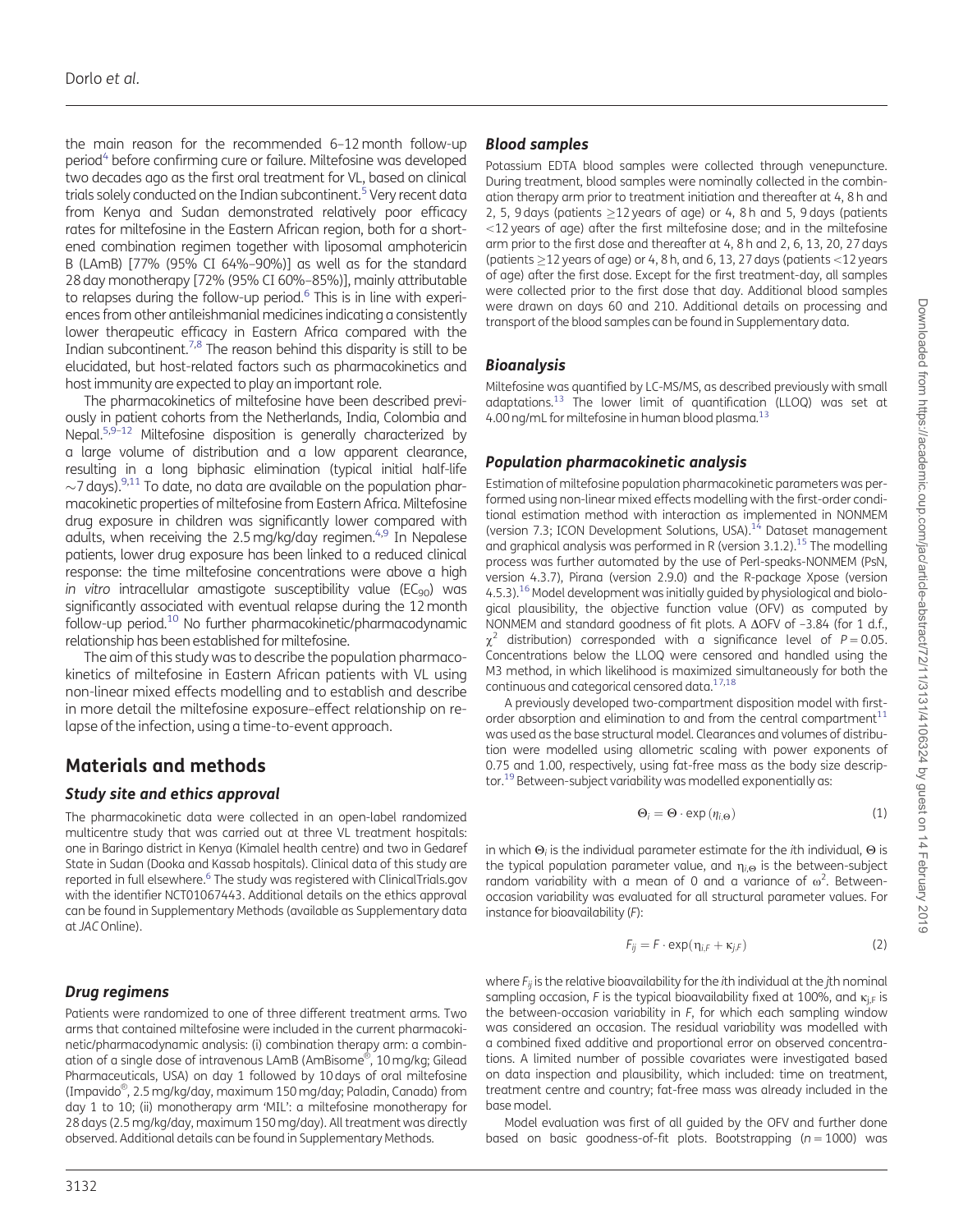performed on final models to evaluate model robustness and obtain nonparametric confidence intervals of all parameter estimates. Both numerical and graphical visual predictive checks were performed based on 1000 model-based simulations to compare observed data to simulated data and evaluate the predictive performance of the final model.

#### Pharmacodynamic analysis

Using the final pharmacokinetic model, individual estimates of secondary pharmacokinetic parameters for miltefosine were calculated, based on the individual predicted concentration–time curves: the AUC from 0 till the end of treatment, i.e. 10 days for the combination therapy and 28 days for the monotherapy regimen (AUC<sub>0-10/28d</sub>) and the time that the miltefosine concentration was either over the in vitro intracellular susceptibility value  $EC_{50}$ or  $EC_{90}$  (Time >  $EC_{50}$  and Time >  $EC_{90}$ ). For  $EC_{50}$  and  $EC_{90}$ , values were selected based on intracellular amastigote in vitro susceptibility testing of clinical Leishmania donovani isolates from the Eastern African region (Sudan and northern Ethiopia). The chosen values represented the highest, nonoutlier, susceptibility values from various repeated experiments: an  $EC_{50}$  of 4.95  $\mu$ M (2.01  $\mu$ g/mL) and an EC<sub>90</sub> of 25.9  $\mu$ M (10.6  $\mu$ g/mL) (V. Yardley, LSHTM, personal communication). To allow model identifiability as well as exploration of the influence of varying miltefosine exposure, miltefosine exposure covariates were normalized relative to the mean value within their respective treatment arm (normalized mean equalled 1). Times to recrudescent VL infection were based on the initiation of administration of any rescue treatment. Patients with no relapse were right-censored at the time of the last time point of follow-up (day 210). This relapse dataset was analysed with a time-to-event model in NONMEM using exact maximal likelihood estimation. The hazard [h(t)] was modelled using a constant hazard model (Eq. 3):

$$
h(t) = \lambda \tag{3}
$$

where  $\lambda$  is the baseline hazard. Since the relapse hazard was assumed to be 0 during treatment, cumulative hazard was integrated over time from endof-treatment until relapse or end-of-follow-up. The inhibitory effect of miltefosine exposure and additionally of co-treatment with LAmB in the combination arm was implemented as a maximum effect ( $E_{\text{max}}$ ) function and a proportional effect, respectively, on the baseline hazard, as follows:

$$
h(t)_i = h(t) \times \left(1 - \frac{MIL_i}{150 + MIL_i}\right) \times (1 - A mB) \tag{4}
$$

where  $h(t)$  is the individual hazard at time t,  $h(t)$  is the baseline hazard at time t, MIL; is the predicted individual miltefosine exposure,  $I_{50}$  is the exposure value that leads to 50% reduction in hazard and AmB is the proportional decrease in relapse hazard due to co-administration of LAmB.

The development of the pharmacodynamic model was initially guided by the OFV. Simulation-based diagnostics were used to evaluate the final model through Kaplan–Meier visual predictive check plots based on 1000 simulations of the final model. The parameter estimate precisions were obtained through bootstrapping ( $n = 1000$  samples), stratified on the treatment arm.

# Results

#### Patients and samples

Plasma samples ( $n = 711$  both pre- and post-dose samples) were collected and analysed for their miltefosine concentration from a total of 96 enrolled patients. One patient was excluded from the final population pharmacokinetic analysis, as there was only a single unreliable concentration available. Finally, 608 concentrations

(excluding pre-dose samples) from 95 patients were included in the pharmacokinetic analysis of which 28 (4.6%) post-dose concentrations were below LLOQ. Demographic characteristics of the included patients are presented in Table [1](#page-3-0). A large proportion of the patients were children, with almost half (43.2%) of the patients having an age of  $\geq$ 7 (the inclusion threshold) and <12 years. Patients were enrolled in three treatment centres in Kenya and Sudan, with approximately half of the patients recruited in each country. As the aim of the pharmacodynamic analysis was to establish and describe the relationship between miltefosine exposure and VL relapse, four patients who received rescue treatment early (before or around the nominal time point when initial cure was assessed, i.e. day 28) were further excluded from the pharmacodynamic analysis; two of four patients who received rescue treatment had not finished the assigned miltefosine treatment regimen, due to lack of treatment response or adverse events. A total of 91 patients was thus subsequently included in the pharmacodynamic analysis.

#### Pharmacokinetics of miltefosine

Plasma concentration–time profiles of miltefosine were best described by a two-compartment disposition structural model with first-order absorption into and first-order elimination from the central compartment. A model with three disposition compartments was not supported by the data. As the absolute F of miltefosine is unknown, all disposition parameters were relative to F.

During the initial model building, an over-prediction of miltefosine concentrations throughout the first days of treatment was observed. A step-function to model time as a covariate effect on the pharmacokinetic parameters was used to explore the timevarying shape of every structural pharmacokinetic parameter. Time-varying  $k_a$  and F gave comparable substantial improvements in fit, giving a better fit than, e.g. time-varying CL/F ( $\Delta$ OFV +70), eventually F was chosen because of better physiological plausibility. Finally, the model was parameterized in such a way that F was 'normal' (fixed to 1) at the end of treatment and during follow-up, and the decrease in F was estimated with a single step relative to this fixed F for the first week ( $0 < day \le 7$ ) of monotherapy arm but only for the first day ( $0 < day \le 1$ ) of combination therapy  $(\Delta$ OFV –105, 1 d.f. extra). The basal F value was 74.3% (4.68% relative standard error, RSE) lower than F at the end of treatment, which was assumed to be 100%. No other covariates could further be identified: treatment centre and country of origin did not appear to affect the pharmacokinetic parameters further.

Owing to sparseness of the data, between-subject variabilities could only be identified for CL/F and  $k_{\alpha}$ , in combination with implementation of between-occasion variability on the relative bioavailability ( $\Delta$ OFV -40.6). In addition, between-subject variability on the temporary decrease in F was high and improved the fit significantly  $(96.4\%;\Delta$ OFV –76).

Basic goodness-of-fit plots are shown in Figure [1](#page-4-0) and the final model parameter estimates are given in Table [2.](#page-5-0) A visual predictive check was used to assess the simulation performance of the final model and showed no major deviations, following most trends in the observations (Figure [2\)](#page-5-0).

Using the final model, secondary pharmacokinetic parameters relating to miltefosine exposure were calculated based on the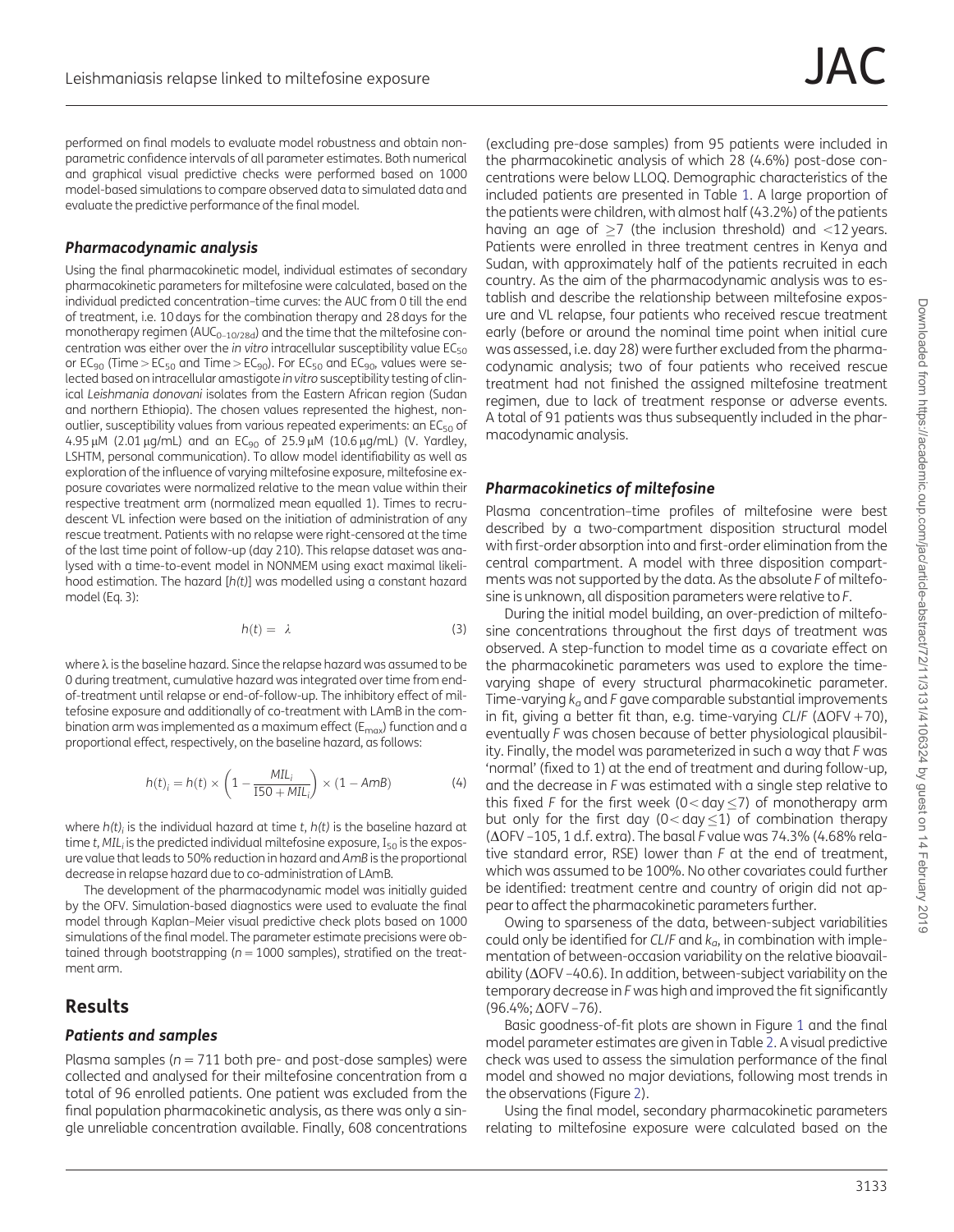| Parameter                                         | Monotherapy arm            | Combination therapy arm    | Both arms                  |
|---------------------------------------------------|----------------------------|----------------------------|----------------------------|
| Total no. of patients                             | 48                         | 47                         | 95                         |
| Female patients, n (%)                            | 7(14.6)                    | 6(12.8)                    | 13(13.7)                   |
| Total dose of miltefosine (mg/kg)                 | 72.6 (62.22-93.3)          | 20.8 (6.78-25.0)           | <b>NA</b>                  |
| Daily dose of miltefosine (mg/kg/day)             | $2.59(2.02 - 3.33)$        | $2.63(2.08-3.33)$          | $2.61(2.02-3.33)$          |
| Number of days on miltefosine                     | $28(14-28)$                | $10(3-10)$                 | <b>NA</b>                  |
| Patients with unfinished regimen, n (%)           | 1(2)                       | 2(4)                       | 3(3)                       |
| Paediatric patients (<12 years), n (%)            | 19 (39.6)                  | 22 (46.8)                  | 41 (43.2)                  |
| Age (years)                                       | $13(7-41)$                 | $12(7-30)$                 | $13(7-41)$                 |
| Body weight (kg)                                  | $33.5(16-65)$              | $32(15-59)$                | $32(15-65)$                |
| Height (cm)                                       | 150 (107-185)              | 146 (115-176)              | 150 (107-185)              |
| Fat-free mass (kg)                                | $31.4(15.3 - 55.9)$        | $31.9(15.2 - 48.5)$        | 29.9 (15.2-55.9)           |
| Body mass index (kg/m <sup>2</sup> ) <sup>a</sup> | $17.7(15.4 - 21.7)$        | $17.7(15.9 - 21.0)$        | $17.9(15.4 - 21.7)$        |
| Body mass index-for-age (z-score) <sup>b</sup>    | $-2.45$ ( $-4.01$ to 0.46) | $-1.87$ ( $-4.05$ to 1.00) | $-1.88$ ( $-4.05$ to 1.00) |
| Malnourished patients, n (%) <sup>c</sup>         | 27(56.3)                   | 22(45.8)                   | 49(51.0)                   |
| Patients with initial failure, n (%)              | 2(4.17)                    | 2(4.25)                    | 4(4.21)                    |
| Patients with relapse, n (%)                      | 9(18.8)                    | 6(12.8)                    | 15(15.7)                   |
| Treatment centres                                 |                            |                            |                            |
| Kimalel, Kenya, n (%)                             | 24 (50.0)                  | 25(53.1)                   | 49(51.6)                   |
| Kassab, Sudan, n (%)                              | 7(14.6)                    | 6(12.8)                    | 13(13.7)                   |
| Dooka, Sudan, n (%)                               | 17 (35.4)                  | 16 (34.0)                  | 33 (34.7)                  |

<span id="page-3-0"></span>Table 1. Demographics and treatment details of the patients included in the population pharmacokinetic study of miltefosine in Eastern African patients with VL, all values are given as median (range), unless stated otherwise

NA, not applicable.

<sup>a</sup>Calculated for patients of  $\geq$  18 years of age.

 $b$ Calculated for patients <18 years of age, using the WHO Growth Reference 2007 data [\(http://www.who.int/growthref/en/](http://www.who.int/growthref/en/)).

<sup>c</sup>Definitions for malnourishment: BMI <18.5 for patients of  $\geq$ 18 years of age and BMI-for-age z-score < -2 for patients <18 years of age.

model-predicted individual concentration–time curves (Table [3\)](#page-6-0). For both treatment arms there was a significant difference in all calculated exposure values between children  $\left($  < 12 years of age) and adolescent/adults ( $\geq$ 12 years of age). The median AUC<sub>0- $\infty$ </sub>, AUC<sub>0–10/28d</sub>, Time > EC<sub>50</sub> and Time > EC<sub>90</sub> in the monotherapy arm were 1.49 ( $P < 0.01$ ), 1.41 ( $P < 0.01$ ), 1.10 ( $P < 0.05$ ) and 1.26 ( $P < 0.01$ ) times higher in adults than in children, respectively, while in the combination therapy arm they were 1.59 ( $P < 0.01$ ), 1.38 (P < 0.05), 1.20 (P < 0.05) and 3.13 (P < 0.01) times higher, respectively.

#### Pharmacodynamics of miltefosine in monotherapy and combination therapy

Fifteen of 91 patients (16.5%) included in the pharmacodynamic analysis presented with a clinical and parasitological confirmed relapse of VL during the follow-up period, for which they received rescue treatment at a median (range) of 112 days (63–217 days); with 108 days (63-217 days,  $n = 6$ ) and 113.5 days (91-199 days,  $n = 9$ ) for the monotherapy and combination therapy, respectively. All relapses were confirmed parasitologically by microscopypositive aspirates of lymph node, bone marrow or spleen. The constant hazard model resulted in an adequate fit of the time to relapse data, with no added value of a Weibull function  $(\Delta$ OFV = -2.24, 1 d.f. extra). Adding an inhibitory effect of normalized miltefosine Time  $> EC_{90}$  on the baseline hazard function resulted in a significantly better description of the data, when

parameters, i.e.  $AUC_{0-10/28d}$  and Time >  $EC_{50}$ , did not improve the hazard model fit significantly. Final model parameter estimates are given in Table [2](#page-5-0). The Kaplan–Meier plots of observed time to relapse data together with the visual predictive checks simulated from the final model are shown in Figure [3.](#page-6-0) The relative hazard for both treatment regimens compared with the baseline hazard (without treatment effects) is depicted in Figure [4.](#page-7-0) **Discussion** 

This study is the first description of the pharmacokinetic properties of miltefosine in VL patients in Eastern Africa. This population pharmacokinetic model has been extended into a pharmacokinetic/ pharmacodynamic model to describe the effect of miltefosine treatment both in mono- and combination therapy on relapse of disease during the follow-up period to explain the overall treatment efficacy of the treatment regimens.

combined with a proportional inhibitory effect of LAmB ( $\Delta$ OFV = -7.09, 2 d.f. extra,  $P = 0.03$ ). The other tested miltefosine exposure

### Pharmacokinetics

The overall structural two-compartment model and the population pharmacokinetic model parameter estimates in this study were comparable and in the same range as estimates we published previously from pooled analyses in Indian adults and children, and European adults,  $9,11$  except for the extent (F) and rate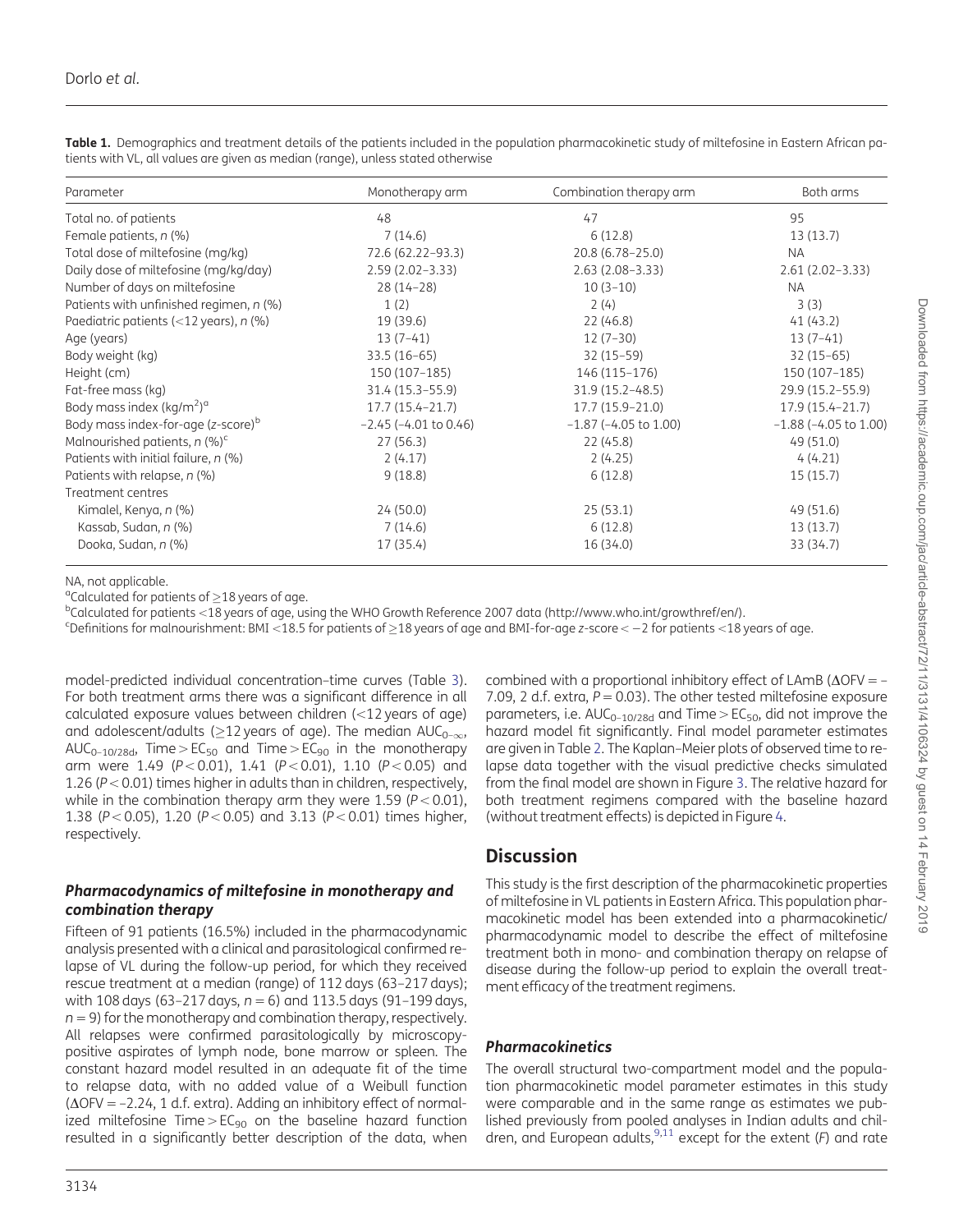<span id="page-4-0"></span>

Figure 1. Goodness-of-fit plots for the final miltefosine population pharmacokinetic model. Observed concentrations versus (a) population predicted concentrations and (b) individual predicted concentrations. Conditional weighted residuals versus (c) population predicted concentrations and (d) time. Solid line represents the line of identity or unity and the broken line is the locally weighted least square regression line to indicate trends.

 $(k<sub>a</sub>)$  of absorption and the magnitude of variability in these parameters.

The current analysis indicated a typical absorption rate constant of 1.25 day<sup>-1</sup>. Previous estimates of miltefosine  $k_a$  were  $\sim$ 0.4 day $^{-1}$ . This might be an artefact finding related to the very sparse samples informing estimation of  $k_a$ . Other potential reasons could be type of concomitant food intake and/or underlying malnourishment (51% of our population, Table [1\)](#page-3-0). Clinically more relevant, given the continued accumulation of miltefosine during treatment, is the observation that the extent of absorption  $\bar{F}$ , was highly decreased ( $-73.4%$ ) during the first part of the treatment period. This decreased bioavailability and its

subsequent recovery, previously unobserved, might indicate disease-specific absorption-limiting factors, which could be more pronounced in Eastern Africa. Gastrointestinal adverse events (vomiting, diarrhoea) related to miltefosine intake were most prominent in the first week of treatment, $6$  but were similar to previous reports.<sup>[5](#page-8-0)</sup> Other possible relevant factors could include dietary differences between populations and the aforementioned malnutrition, despite per-protocol exclusion of severe forms of malnourishment. Protein-energy malnutrition can affect drugs' bioavailability by a generalized malabsorption due to decreased gastrointestinal mucosal functionality, which normally improves rapidly (within days) after re-initiation of a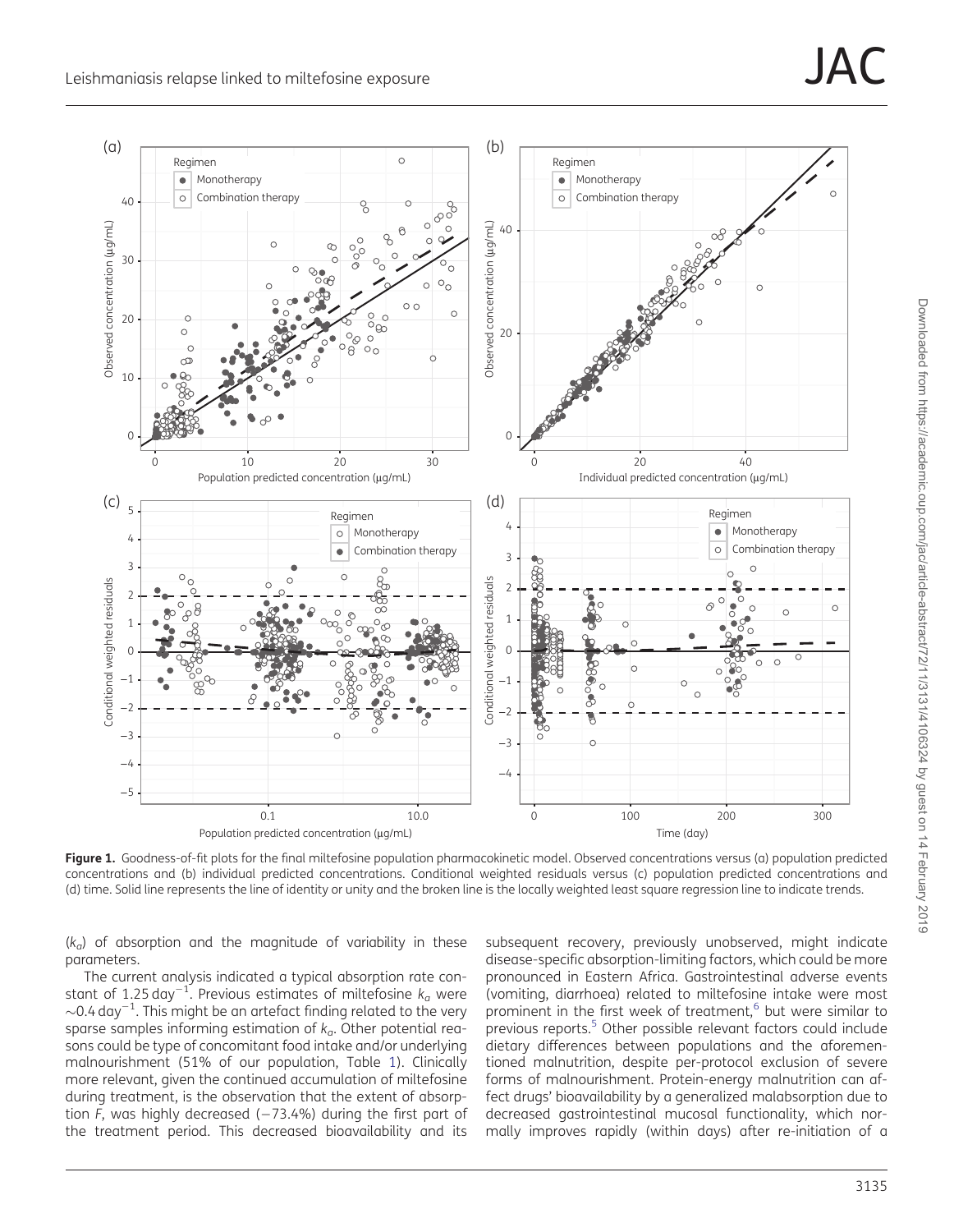<span id="page-5-0"></span>Table 2. Parameter estimates of the final miltefosine population pharmacokinetic and pharmacodynamic model in Eastern African patients with VL treated with either miltefosine monotherapy or combination therapy

| Parameter <sup>a</sup>                                                         | Population<br>estimate (% RSE <sup>c</sup> ) | Between-subject<br>variability (% RSE <sup>c</sup> ) | Between-occasion<br>variability (% $RSEc$ ) |
|--------------------------------------------------------------------------------|----------------------------------------------|------------------------------------------------------|---------------------------------------------|
| <b>Pharmacokinetics</b>                                                        |                                              |                                                      |                                             |
| Absorption rate, $k_a$ (/day)                                                  | 1.49(17.7)                                   | 68.0 (24.5)                                          |                                             |
| Clearance, CL/F (L/day) <sup>b</sup>                                           | 4.29(3.22)                                   | 17.0(23.3)                                           |                                             |
| Central volume of distribution, $V_c$ /F (L) <sup>b</sup>                      | 51.7 (4.33)                                  | <b>NE</b>                                            |                                             |
| Intercompartmental clearance, Q/F (L/day)                                      | 0.0266(40.7)                                 | <b>NE</b>                                            |                                             |
| Peripheral volume of distribution, $V_p/F (L)$                                 | 2.25(14.1)                                   | <b>NE</b>                                            |                                             |
| F (%, at end of treatment)                                                     | 100 fixed                                    | <b>NE</b>                                            | 30.1(41.3)                                  |
| Residual proportional error (%)                                                | 31.0 (5.74)                                  |                                                      |                                             |
| Residual additive error (µq/mL)                                                | $0.001$ fixed                                |                                                      |                                             |
| Reduction in $F$ at baseline <sup>d</sup> (% change from end of treatment)     | $-74.3(4.68)$                                | 96.4 (19.5)                                          |                                             |
| Pharmacodynamics                                                               |                                              |                                                      |                                             |
| Baseline hazard of relapse (infections/year)                                   | 1.84(72.7)                                   |                                                      |                                             |
| $I_{50}$ miltefosine Time > EC <sub>90</sub> for monotherapy arm (day)         | 6.97(80.5)                                   |                                                      |                                             |
| $I_{50}$ miltefosine Time > EC <sub>90</sub> for combination therapy arm (day) | 2.00(80.5)                                   |                                                      |                                             |
| Hazard reduction by liposomal amphotericin B (%)                               | 63.6 (39.0)                                  |                                                      |                                             |

 ${}^{\alpha}$ k<sub>a</sub>, absorption rate, CL/F, oral clearance; V<sub>c</sub>/F, central volume of distribution; Q/F, intercompartmental clearance; V<sub>p</sub>/F, peripheral volume of distribution; F, relative bioavailability;  $I_{50}$ , exposure value that leads to 50% reduction in hazard; NE, not estimated.

<sup>b</sup>All clearances and volumes were allometrically scaled (power exponents of 0.75 and 1, respectively) based on fat-free mass. Values reported are normalized to a standard fat-free mass of 53 kg.

<sup>c</sup>Calculated as:  $100 \times$  (SD/mean value), based on 1000 bootstrap samples.

<sup>d</sup>Duration of the reduction in F was empirically determined to be from >0 to  $\leq$ 7 days for the monotherapy regimen and from >0 to  $\leq$ 1 day for the combination therapy regimen.



Figure 2. Visual predictive check of the final miltefosine population pharmacokinetic model in Eastern African patients with VL receiving 10 days of miltefosine (2.5 mg/kg/day) in combination therapy (left plot) or 28 days of miltefosine (2.5 mg/kg/day) monotherapy (right plot). Insets in the top right corner show a magnification of the same plot during the initial treatment period (0–28 days). Circles represent the observed concentrations, the solid line the 50th percentile of the observed data and the dashed lines the 10th and 90th percentiles of the observed data. Shaded areas indicate the simulated 95% CI of the 10th and 90th (light grey) and 50th (dark grey) percentiles of the simulations ( $n = 1000$  simulations).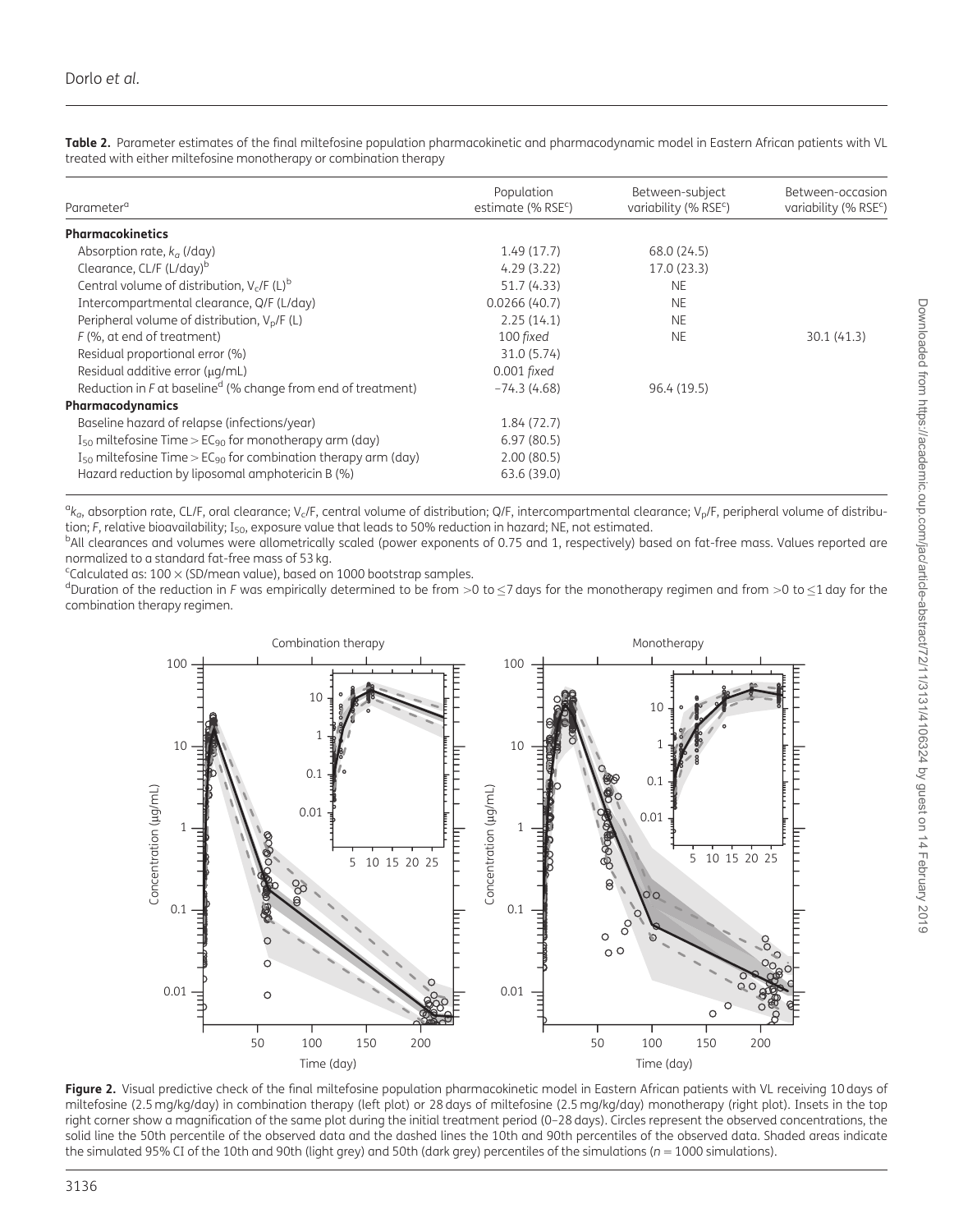<span id="page-6-0"></span>Table 3. Secondary pharmacokinetic parameters of miltefosine in Eastern African patients with VL treated with either miltefosine monotherapy or combination therapy

| Monotherapy (28 days miltefosine)         | Secondary parameter <sup>a</sup> [median (range)] |                                      |                                 |               |                    |
|-------------------------------------------|---------------------------------------------------|--------------------------------------|---------------------------------|---------------|--------------------|
|                                           | Total ( $n = 48$ )                                | Paediatric <sup>b</sup> ( $n = 19$ ) | Adult <sup>b</sup> ( $n = 29$ ) | Diff $(\%)^c$ | P value            |
| Initial half-life (days)                  | $7.05(4.02 - 10.9)$                               | $7.02(4.02 - 8.45)$                  | $7.18(5.35 - 10.9)$             | $-2$          | 0.258              |
| Terminal half-life (days)                 | 79.4 (49.9-103)                                   | 77.8 (54.9–95.6)                     | 81.3 (49.9-103)                 | $-4$          | 0.073              |
| $AUC_{0-\infty}$ ( $\mu$ g·day/mL)        | 713 (237-1482)                                    | 545 (314-1080)                       | 812 (237-1482)                  | $-33$         | 0.006 <sup>d</sup> |
| $AUC_{0-28d}$ ( $\mu$ g·day/mL)           | 423 (191-767)                                     | 352 (232-593)                        | 497 (191-767)                   | $-29$         | 0.002 <sup>d</sup> |
| Time $>$ EC <sub>50</sub> (days)          | $51.4(30.5 - 77.1)$                               | 48.3 (36.3-62.4)                     | 52.9 (30.5-77.1)                | $-9$          | 0.024e             |
| Time $>$ EC <sub>90</sub> (days)          | 27.0 (4.29-43.8)                                  | 22.1 (11.0-34.2)                     | 27.8 (4.29-43.8)                | $-21$         | 0.005 <sup>d</sup> |
| Combination therapy (10 days miltefosine) | Total ( $n = 47$ )                                | Paediatric <sup>b</sup> ( $n = 22$ ) | Adult <sup>b</sup> ( $n = 25$ ) | Diff $(\%)^c$ | P value            |
| Initial half-life (days)                  | $7.39(5.41 - 10.3)$                               | $6.76(5.58 - 9.00)$                  | $7.52(5.41-10.3)$               | $-12$         | $0.031^e$          |
| Terminal half-life (days)                 | 78.5 (62.4-98.6)                                  | 76.7 (66.0-98.6)                     | 79.7 (62.4-93.7)                | $-4$          | 0.231              |
| $AUC_{0-\infty}$ (µg·day/mL)              | 290 (70.1-496)                                    | 197 (136-496)                        | 313 (70.1-483)                  | $-37$         | 0.004 <sup>d</sup> |
| $AUC_{0-10}$ ( $\mu$ g·day/mL)            | 87.9 (31.1-136)                                   | 69.5 (31.1–129)                      | 95.9 (32.3-136)                 | $-28$         | 0.004 <sup>d</sup> |
| Time $>$ EC <sub>50</sub> (days)          | 31.2 (14.2-46.9)                                  | 28.5 (23.1-43.0)                     | 34.1 (14.2-46.9)                | $-16$         | $0.013^e$          |
| Time $>$ EC <sub>90</sub> (days)          | $8.98(0-16.8)$                                    | $3.17(0-16.8)$                       | $9.93(0-16.2)$                  | $-68$         | 0.002 <sup>d</sup> |

 $^a$ Time > EC<sub>50</sub>, time the miltefosine concentration was above the *in vitro* susceptibility value EC<sub>50</sub>; Time > EC<sub>90</sub>, time the miltefosine concentration was above the in vitro susceptibility value  $EC_{90}$ ; P value, calculated based on Mann-Whitney U-test.

<sup>b</sup>Paediatric defined as having an age  $<$ 12 years and adult defined as having an age  $>$ 12 years.

Percentage difference between the median adult and paediatric ([paediatric – adult]/adult) pharmacokinetic parameter.

<sup>d</sup>Below significance level of  $P < 0.01$ .

<sup>e</sup>Below significance level of  $P < 0.05$ .



Figure 3. Visual predictive check of the final time-to-event model with an inhibitory effect of miltefosine exposure (Time >  $EC_{90}$ ) on the hazard function. Left plot depicts the combination therapy regimen (10 days of miltefosine), the right plot the monotherapy arm (28 days of miltefosine). Solid black line is the Kaplan–Meier plot of the observed relapses of visceral leishmaniasis during the follow-up period, and the grey area is the 95% prediction interval of the simulated time to the relapse of disease ( $n = 1000$  simulations).

nutritional diet, affecting protein binding.<sup>[20,21](#page-9-0)</sup> Decreased bioavailability in malnourished patients has e.g. been shown for chloramphenicol, chloroquine, lopinavir and efavirenz[.22](#page-9-0)–[24](#page-9-0) To the best of our knowledge it is unknown whether malnutrition-related

malabsorption could be more prevalent in Eastern African versus Indian patients with VL.

None the less, the transiently decreased bioavailability resulted in a substantial decrease in accumulation of miltefosine in our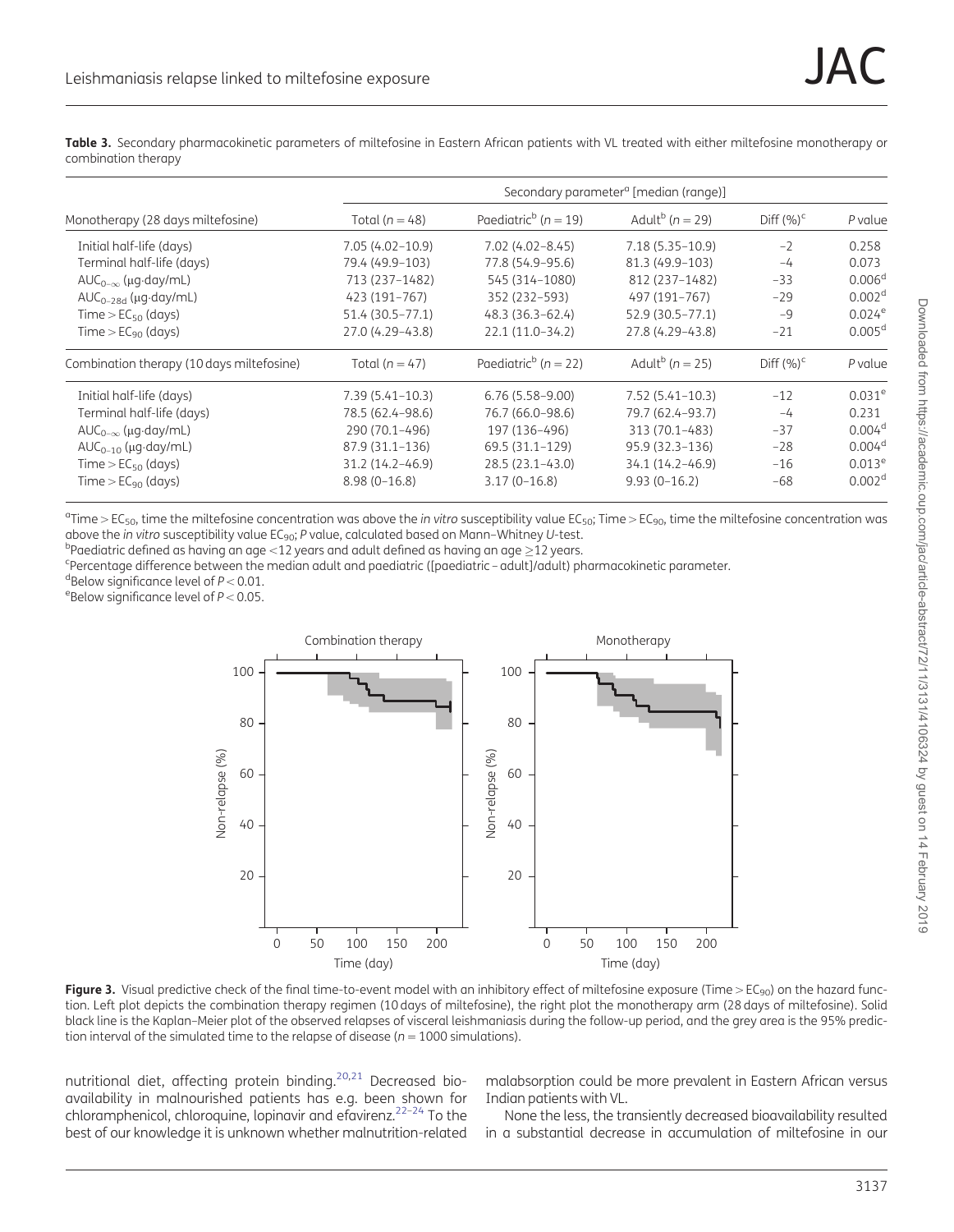<span id="page-7-0"></span>

Figure 4. Hazard ratio versus the duration of miltefosine concentration >EC<sub>90</sub> (Time > EC<sub>90</sub>). Lines indicate the estimated hazard ratios for the combination therapy (left panel) and miltefosine monotherapy (right panel). Grey areas represent the respective computed 90% CI. Circles represent the observed individuals: open circles represent cured patients, while filled circles represent patients who relapsed and received rescue treatment.

patient cohort. For comparison, previously mean (95% CI) AUC<sub>0–28d</sub> in a typical adult Indian patient cohort with a comparable body weight distribution [mean (95% CI): 35 (16–54) kg] following a similar dosing regimen (2.5 mg/kg/day, 28 days) was estimated at  $675 \mu$ g/mL (377-1080 $\mu$ g/mL), corresponding to an average 30% higher exposure than achieved in our population [median (range): 423 (191-767)  $\mu q/mL$ ].<sup>9</sup> The lower exposure might explain, at least in part, the lower cure rates for the miltefosine monotherapy in Eastern Africa compared with the Indian subcontinent, although additional factors on the parasite- or host-level cannot be excluded.

The faster recovery time of bioavailability for the combination therapy could be due to a quicker improvement of the patients' overall physiological state after the LAmB injection. An underlying drug–drug interaction between the two drugs can also not be excluded and has been observed previously in vitro.<sup>[25](#page-9-0)</sup> Free miltefosine could theoretically be incorporated into the liposomes encapsulating AmB,<sup>26</sup> making it unavailable for further disposition and metabolism. While this phenomenon would effectively increase observed plasma concentrations, masking the reduced oral bioavailability, high protein binding of miltefosine  $(>95%)$  would probably largely limit this theoretical interaction. Additionally, miltefosine and AmB compete with the same cholesterol-enriched domain of cell membranes.<sup>[27](#page-9-0)</sup> Membrane pre-saturation with AmB could therefore explain a better miltefosine bioavailability in the blood.

This model-based analysis confirmed lower miltefosine exposure in children versus adults, while receiving the same mg/kg dose, due to faster clearance, in accordance with well-established allometric scaling of the elimination clearance rate.<sup>28</sup> Almost all exposure values were significantly decreased in the paediatric population for both treatment arms, with the largest differences observed for  $AUC_{0-\infty}$ ,  $AUC_{0-10/28d}$  and Time >  $EC_{90}$ . Children were probably more prone to failure on miltefosine-based therapy than adults in Eastern Africa.<sup>6</sup> Twelve of 15 (87%) relapsing patients in this cohort were <14 years. Higher failure rates for children with VL on miltefosine therapy have been observed previously in other re-gions.<sup>[4,](#page-8-0)[29](#page-9-0)</sup> The current analysis reinforces the urgent need to adapt the miltefosine dosing algorithm in children, such as the allometric dosing regimen we proposed previously[.9](#page-8-0) Adaptation of the paediatric miltefosine dosage might be more crucial in Eastern Africa, as the overall response and drug exposure were lower in Eastern African patients compared with the Indian subcontinent.

#### Pharmacodynamics

Initial cure is achieved in most patients with treated VL: in this pharmacokinetic cohort, only 4 of 95 patients experienced initial failure within the first 28 days. For a successful treatment, drug exposure is thought to decrease the parasite load during the treatment period below a critical level, sufficient to prevent recrudescence of the parasite, e.g. by suppression due to the patient's own (re-)activated immune system. The VL relapses were successfully modelled using a time-to-event approach, where both LAmB as well as the Time  $>$  EC<sub>90</sub> for miltefosine affected time until relapse. The reduction in relapse hazard by a single LAmB infusion was substantial (64%), in itself equivalent to the hazard reduction resulting from Time  $> E C_{90}$  of 12.2 days for miltefosine monotherapy, according model-based estimates. This substantial contribution is corroborated by the fact that this regimen has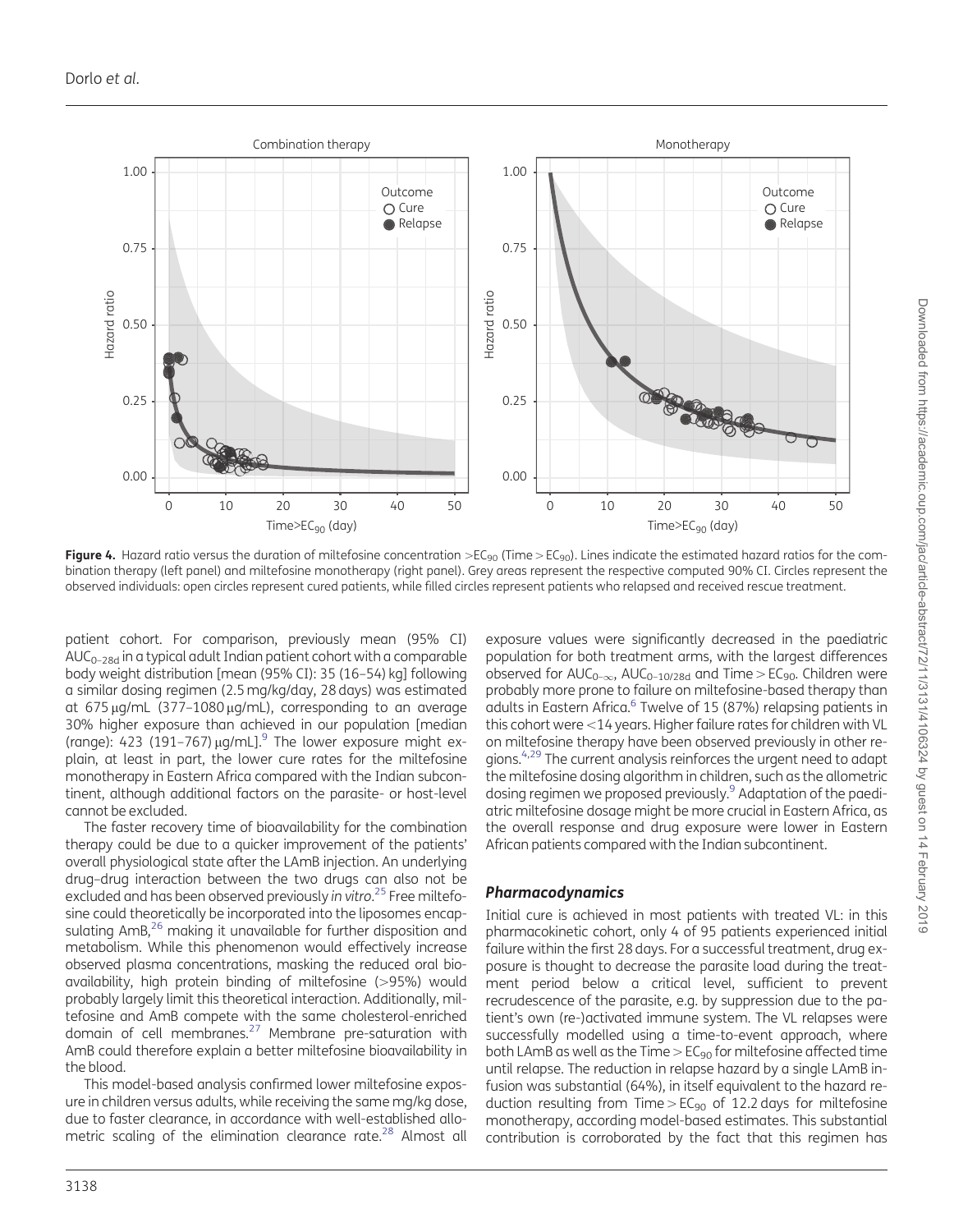<span id="page-8-0"></span>some efficacy as monotherapy.<sup>7</sup> Based on the individually obtained Time  $>$  EC<sub>90</sub> values, empirical pharmacokinetic targets can be proposed. For the combination arm, no relapses occurred in patients with Time >  $EC_{90}$  > 10.7 days [15 of 39 (30%) cured patients reached this value], while for the monotherapy arm only a single relapse occurred in patients with  $Time > EC_{90}$  29.5 days [15 of 37 (41%) of cured patients reached this value] (Figure [4\)](#page-7-0). While these values are not definitive thresholds to be reached and are highly dependent on both the EC<sub>90</sub> used and the patient population, they do provide a pharmacokinetic window for future miltefosine dose optimization. In a previous study in Nepal, we also identified Time >  $10 \times EC_{50}$  (corresponding with Time >  $EC_{90}$ ) affecting the probability of relapse on miltefosine.<sup>10</sup> These findings might indicate that the effect of miltefosine is driven to a large extent by time-dependent killing.10 Nevertheless, a high concentration threshold appears to be pivotal as well, which could be due to less than optimal penetration of miltefosine into the Leishmania infection sites.

#### **Conclusions**

For the first time, the population pharmacokinetic properties of miltefosine in Eastern African patients with VL were successfully described by a two-compartment disposition non-linear mixedeffects model. The relative bioavailability of miltefosine was substantially reduced at the initiation of therapy and recovered faster for the combination therapy arm than for the monotherapy arm. This resulted in  ${\sim}$ 30% reduction in miltefosine exposure in Eastern African adult patients receiving 2.5 mg/kg/day compared with historic data from India. The data presented here indicate that a dose adjustment is warranted for Eastern African patients with VL, particularly in children. An exposure–effect relationship was established for the Time  $>$  EC<sub>90</sub> of miltefosine, which affected the relapse time and empirical pharmacokinetic targets were suggested.

An effective, safe, oral, field-adapted treatment is urgently needed for VL in Eastern Africa. Miltefosine, the sole currently available oral treatment for VL, is considered an interesting option for combination with new oral candidate compounds. The data presented here will be critical to guide a rationale for future development of combination treatments in Eastern Africa containing miltefosine.

# Acknowledgements

We sincerely thank the VL patients and parents of the paediatric patients for their willingness to be enrolled in this study and their cooperation. We also thank the clinical study teams and all laboratory technicians at the clinical sites in Dooka, Kassab and Kimalel, and the DNDi Africa Data Center for their professional assistance. This study was conducted within the context of the Leishmania East Africa Platform (LEAP), in collaboration with the trial sites, and coordinated, implemented and funded by the Drugs for Neglected Diseases initiative (DNDi). This paper is published with permission from the Director KEMRI.

# Funding

This work was supported through DNDi by the Médecins Sans Frontières International; the Medicor Foundation; Department for International Development (DFID), UK; the Ministry of Foreign and European Affairs (MAEE), France; the Spanish Agency of International Cooperation for Development (AECID), Spain; the Dutch Ministry of Foreign Affairs (DGIS), the Netherlands; Federal Ministry of Education and Research (BMBF) through KfW, Germany; and Swiss Agency for Development and Cooperation (SDC), Switzerland. T. D. was supported by the Netherlands Organisation for Scientific Research (NWO/ZonMw) through Veni project no. 91617140.

# Transparency declarations

None to declare.

#### Author contributions

Designed the study: T. P. C. D., M. B., S. J. E., A. H., J. O., A. M. M., M. W. and E. A. G. K. Enrolled patients: B. M. Y., S. N., G. K., A. M. M. and E. A. G. K. Responsible for bioanalysis: A. E. K. and J. H. B. Performed pharmacometric analysis: T. P. C. D. and M. O. K. Wrote the first draft of the manuscript: T. P. C. D. Contributed to the interpretation of study findings: all authors. Agree with the manuscript's results and conclusions: all authors.

# Supplementary data

Supplementary Methods appear as Supplementary data at JAC Online.

# References

1 Harhay MO, Olliaro PL, Vaillant M et al. Who is a typical patient with visceral leishmaniasis? Characterizing the demographic and nutritional profile of patients in Brazil, East Africa, and South Asia. Am J Trop Med Hyg 2011; 84: 543–50.

2 Boelaert M, Meheus F, Sanchez A et al. The poorest of the poor: a poverty appraisal of households affected by visceral leishmaniasis in Bihar, India. Trop Med Int Health 2009; 14: 639–44.

3 Alvar J, Vélez ID, Bern C et al. Leishmaniasis worldwide and global estimates of its incidence. PLoS One 2012; 7: e35671.

4 Rijal S, Ostyn B, Uranw S et al. Increasing failure of miltefosine in the treatment of Kala-azar in Nepal and the potential role of parasite drug resistance, reinfection, or noncompliance. Clin Infect Dis 2013; 56: 1530–8.

5 Dorlo TP, Balasegaram M, Beijnen JH et al. Miltefosine: a review of its pharmacology and therapeutic efficacy in the treatment of leishmaniasis. J Antimicrob Chemother 2012; 67: 2576–97.

6 Wasunna M, Njenga S, Balasegaram M et al. Efficacy and safety of AmBisome in combination with sodium stibogluconate or miltefosine and miltefosine monotherapy for african visceral leishmaniasis: phase II randomized trial. PLoS Negl Trop Dis 2016; 10: e0004880.

7 Khalil EA, Weldegebreal T, Younis BM et al. Safety and efficacy of single dose versus multiple doses of AmBisome for treatment of visceral leishmaniasis in eastern Africa: a randomised trial. PLoS Negl Trop Dis 2014; 8: e2613.

8 Musa A, Khalil E, Hailu A et al. Sodium stibogluconate (SSG) & paromomycin combination compared to SSG for visceral leishmaniasis in East Africa: a randomised controlled trial. PLoS Negl Trop Dis 2012; 6: e1674.

9 Dorlo TP, Huitema AD, Beijnen JH et al. Optimal dosing of miltefosine in children and adults with visceral leishmaniasis. Antimicrob Agents Chemother 2012; 56: 3864–72.

10 Dorlo TP, Rijal S, Ostyn B et al. Failure of miltefosine in visceral leishmaniasis is associated with low drug exposure. J Infect Dis 2014; 210: 146–53.

11 Dorlo TP, van Thiel PP, Huitema AD et al. Pharmacokinetics of miltefosine in Old World cutaneous leishmaniasis patients. Antimicrob Agents Chemother 2008; 52: 2855–60.